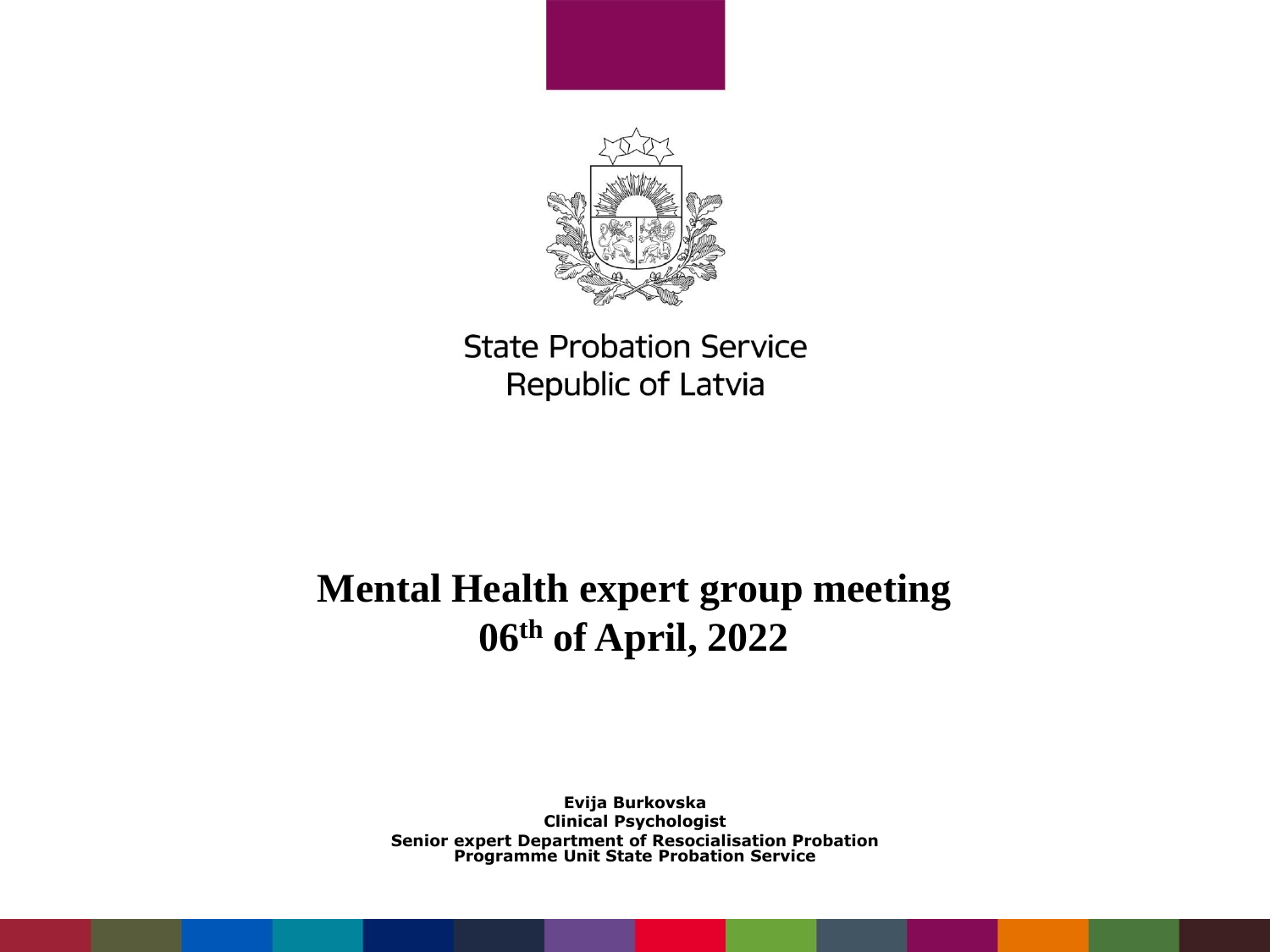

## GENERAL INFORMATION

The State Probation Service is an institution of direct administration under supervision of the Ministry for Justice of Latvia which implements State policy in the field of public security within the framework of the functions referred to in this Law.

State Probation Service developed in 2003, operating in entire country since 2005

44 territorial divisions all over the country and headquarters office in Riga.

Number of staff : 387 (February, 2022)

Number of clients:

- 16 391 total cases per year
- 9 998 new cases per year  $(2021)$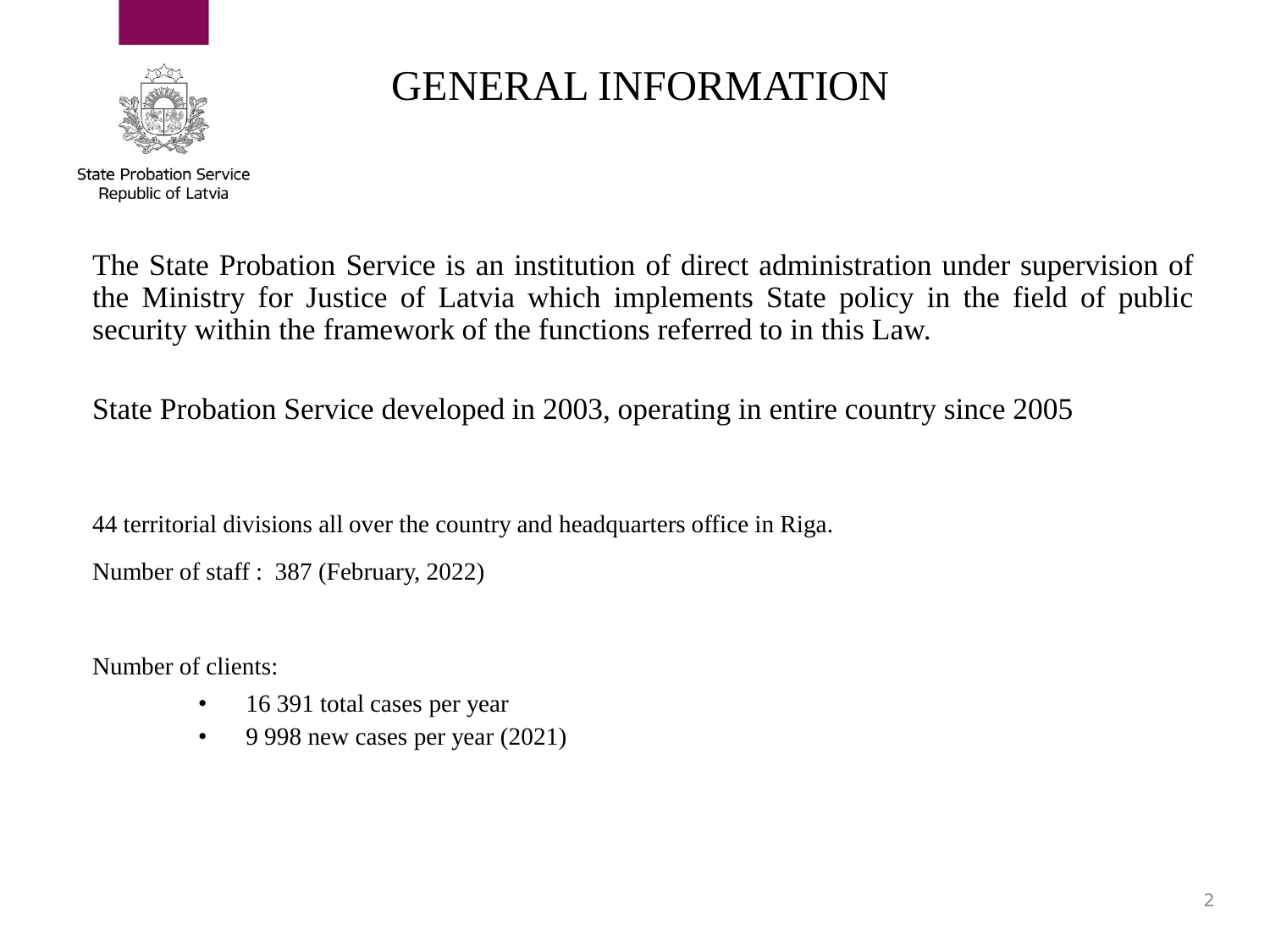

# THE FUNCTIONS OF THE STATE PROBATION SERVICE

1) to provide an evaluation report on a probation client;

2) to ensure the development of probation programmes and the implementation of licensed programmes;

3) to organise the execution of the criminal punishment - community service;

4) to organise the execution of a compulsory measure of correctional nature community service;

5) during a term of probation to supervise persons against whom criminal proceedings have been terminated by conditionally releasing them from criminal liability;

6) to organise and manage mediation in the criminal proceedings and cases concerning application of a compulsory measure of correctional nature to children;

7) to supervise persons conditionally sentenced or conditionally released before term from prisons;

8) to ensure the execution of the additional punishment - probation supervision.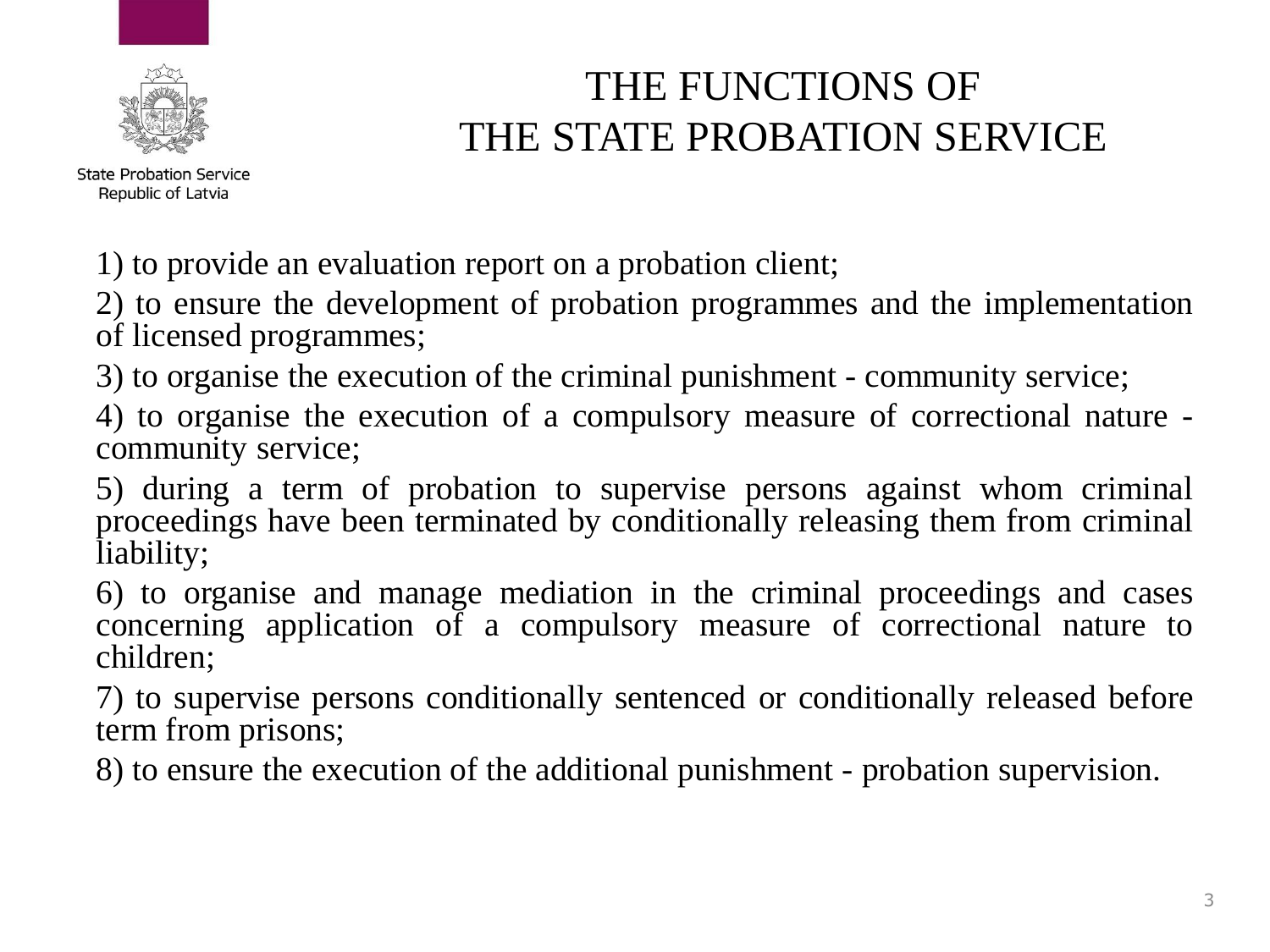

#### NUMBER OF PROBATION CLIENTS IN FUNCTIONS

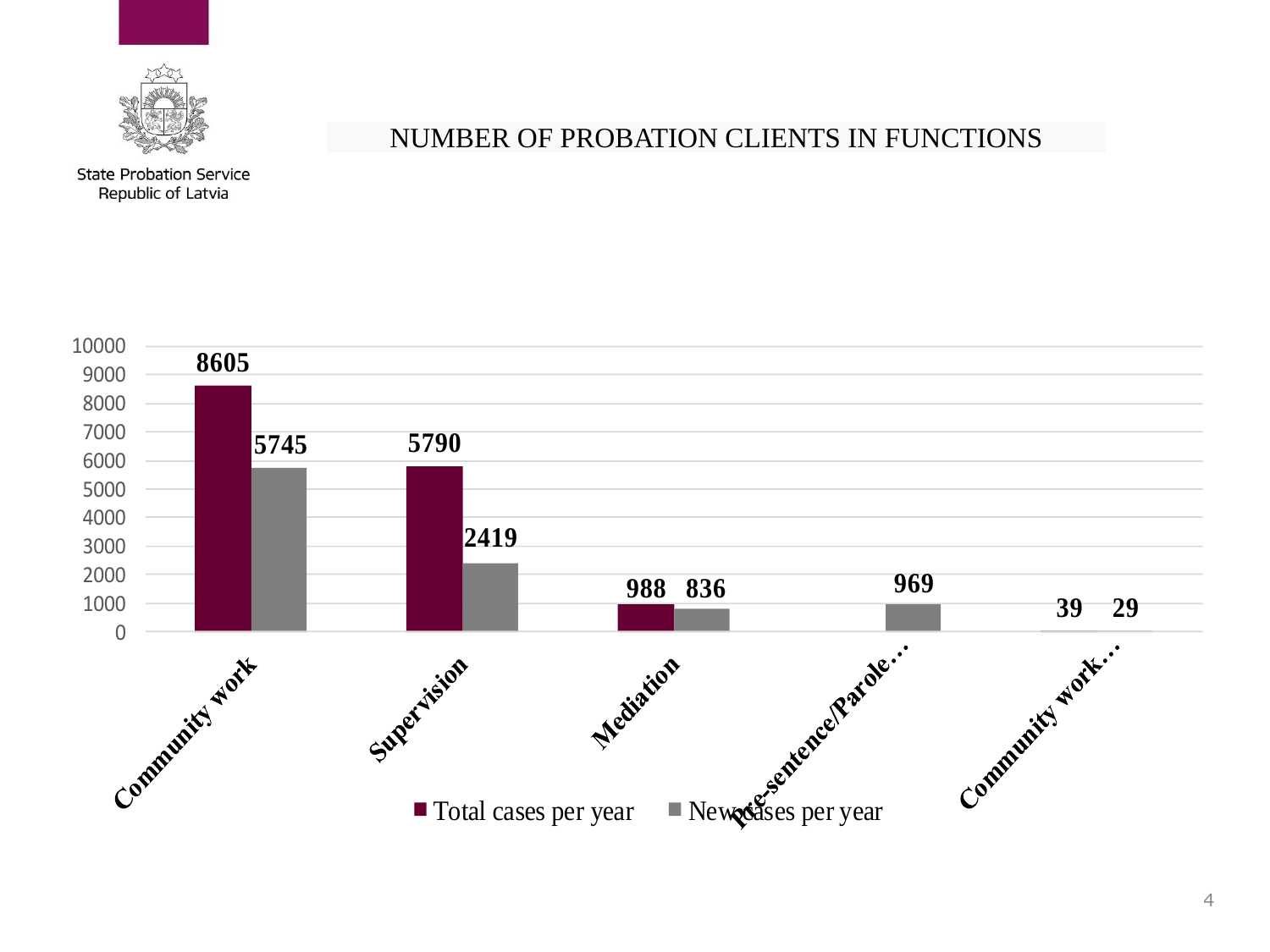

# PROBATION SUPERVISION

Probation supervision from 1st January 2022 is basic and also additional punishment (with deprivation of liberty).

|                                        | <b>Adults</b>                                           | <b>Minors</b> |
|----------------------------------------|---------------------------------------------------------|---------------|
| <b>Basic</b><br>punishment             | 1-5 years (some articles of the Criminal law) 3-6 years |               |
| <b>Additional</b><br><b>punishment</b> | 1-3 years (5 years for sex offenders).                  | $1-3$ years   |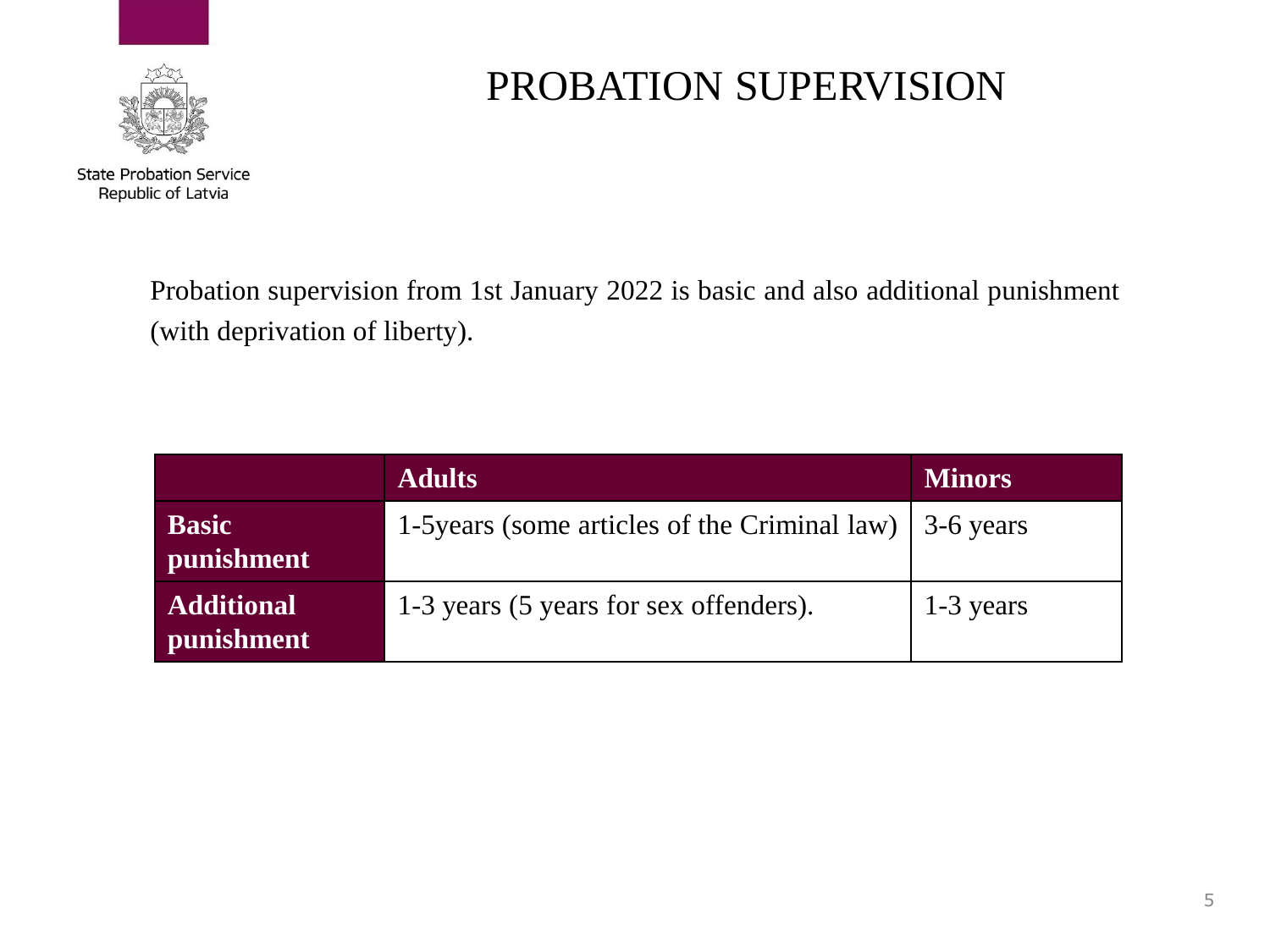

# OBLIGATIONS (I)

**After 1 st February, 2015 SPS can impose one or more of the following duties (except to probation clients who are conditionally Released from Criminal Liability):**

1.to observe a prohibition to leave his or her place of residence during a certain time of the day;

2.to observe a prohibition to change the place of residence without the consent of the SPS;

3.to observe a prohibition to stay in specific public places;

4.to observe a prohibition to contact certain people;

5.to observe a prohibition to depart from certain administrative territory without permission of the SPS;

6.to observe a prohibition to use alcohol and other intoxicating substances;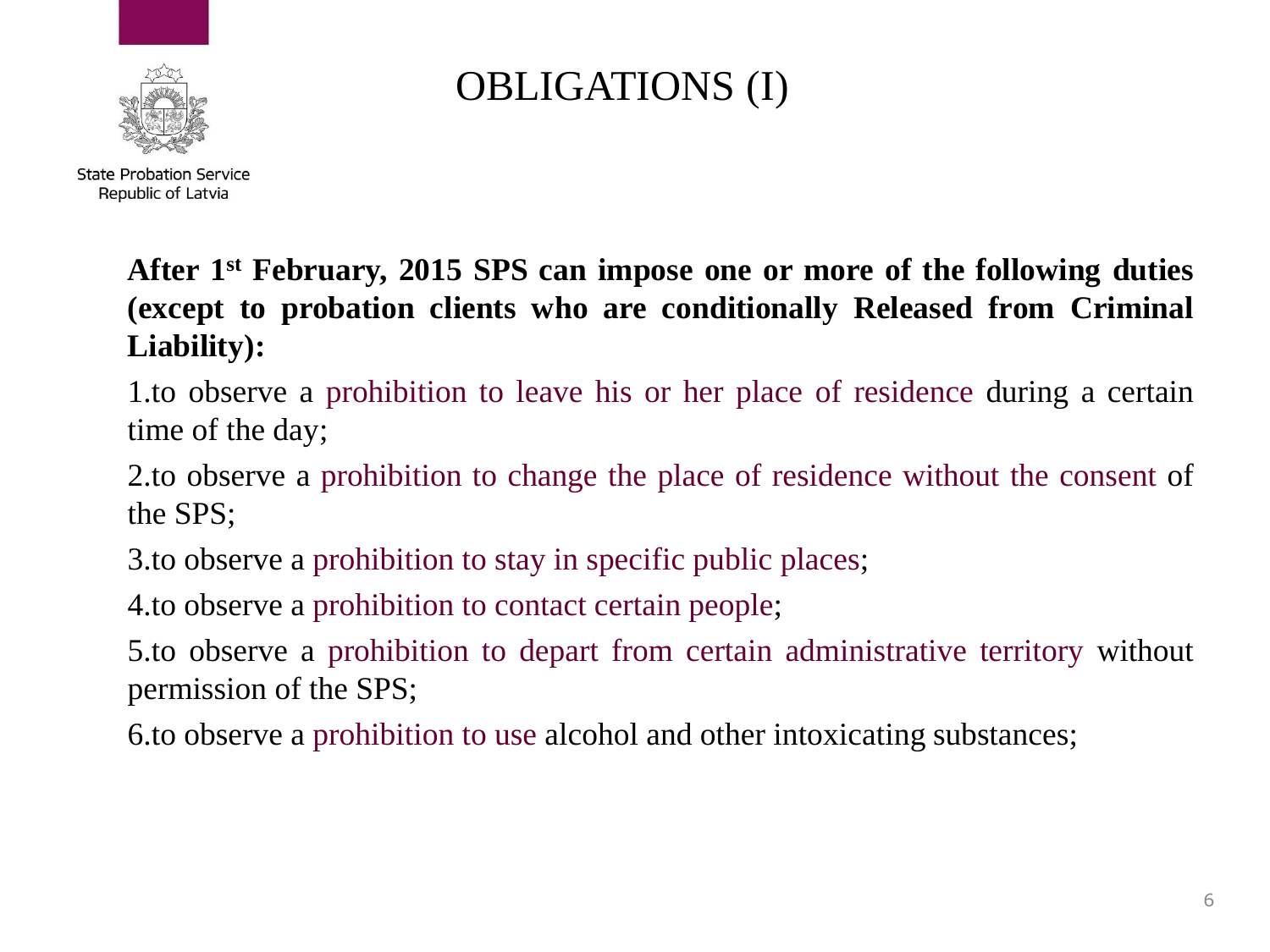

# OBLIGATIONS (II)

- 7. to co-ordinate the movement route with the official of the SPS;
- 8. to participate in one or several probation programmes;
- 9. to comply with a prohibition to purchase, carry or store specific objects;
- 10. to comply with a prohibition to approach certain objects, locations or institutions;
- 11. for the purpose of solving the problems of criminogenic nature, to visit the specialist indicated by the SPS, if the probationer agrees to pay additional costs associated with such visit or the probationer does not incur additional expenditures therewith;
- 12. to fulfil the instructions of the SPS, aimed at getting legal means of subsistence or solving domestic issues in a socially acceptable way.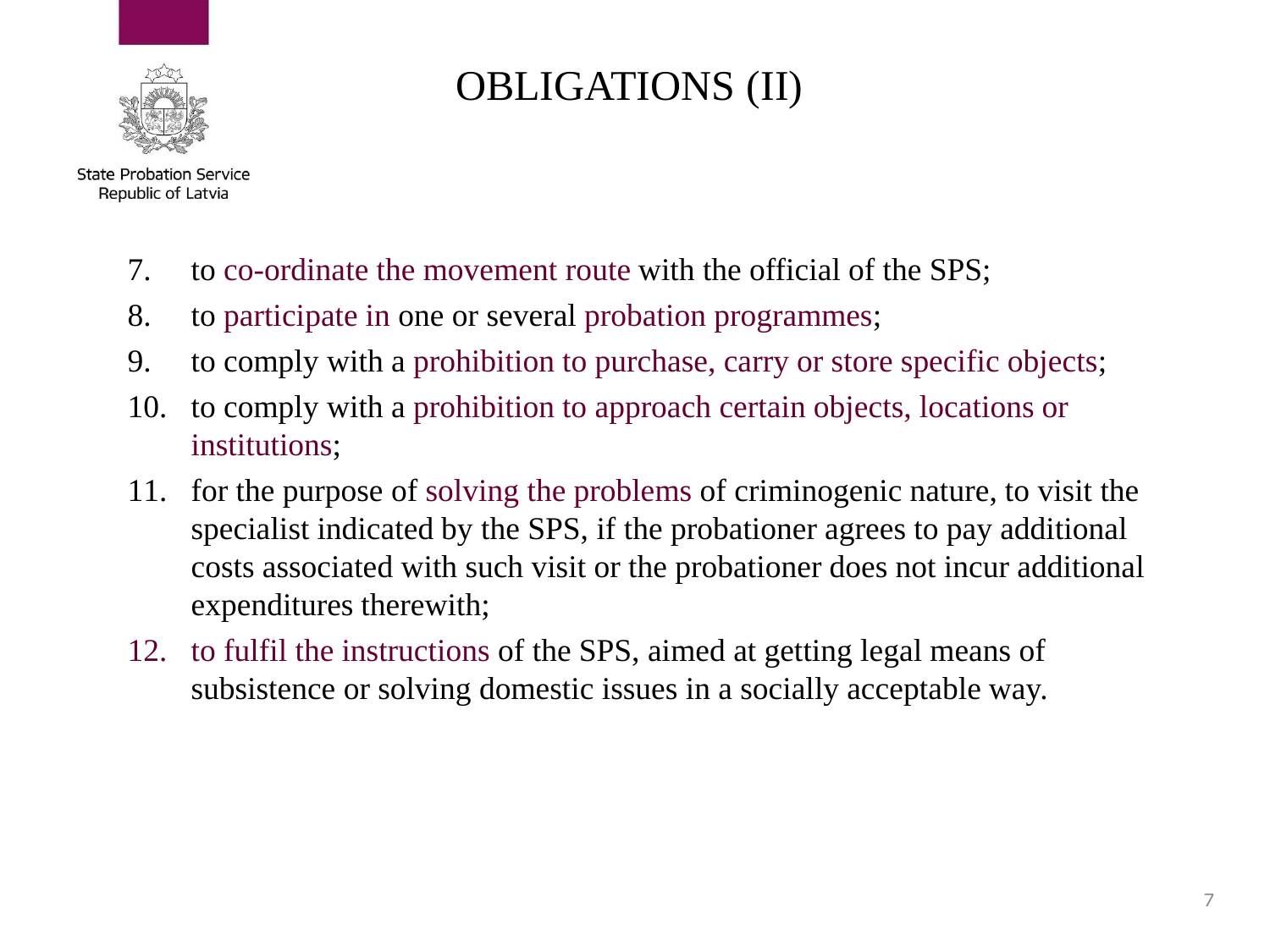

The RESOURCES

**State Probation Service** Republic of Latvia

## ✓ **Specific training for staff**

#### **E-learning course "Working with people with mental health problems'' (State Probation Service, 2022).**

26 probational specialists trained for work with mental health issues specifically.

#### **E-learning course "Social work with adults with mental disorders" (School of Public Administration, 2022)**

1 probational senior expert trained for work with mental health issues specifically.

## ✓ **Multiagency meetings**

More than **600 meetings** per year (on-line 2021)

Mental health professionals (psychologists, psychologists) are invited to meetings in order to get involved in solving a specific case - client's therapeutic intervention if necesarry.

### ✓ **Probation Programmes**

✓ **Social Rehabilitation Services**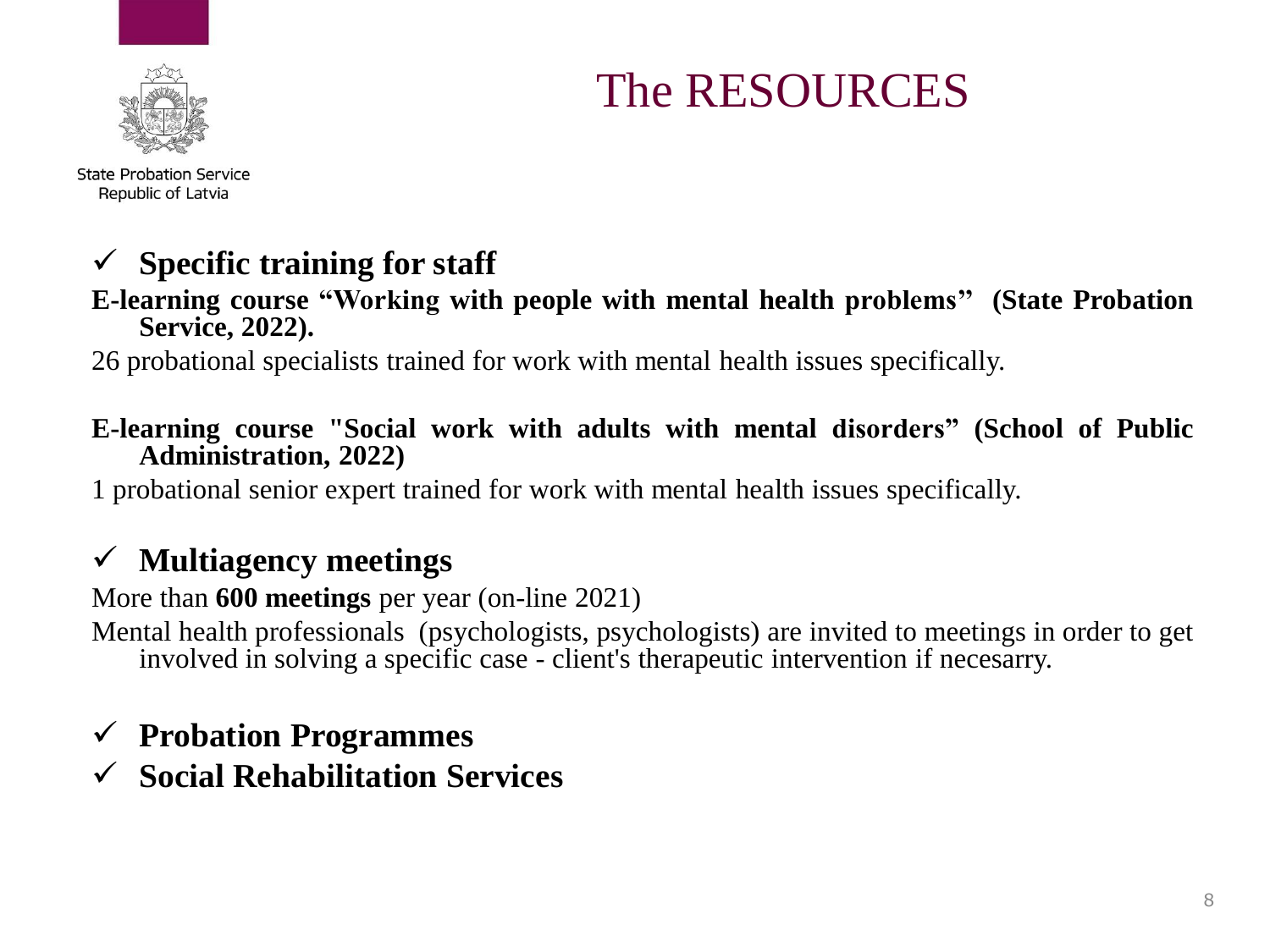

## **Probation Programmes**

**State Probation Service** Republic of Latvia

The general aim - reintegration in society and reducing the risk of criminal behavior or new offence.

### **Correctional programmes of social behavior:**

- Sex Offender Treatment Programme for providing in society and in prison (improved & updated, 2022).
- Violence Prevention Programme.
- Substance Use Management.
- Forming Respectful Relationships.

### *Programmes for young people (18-25):*

- Motivation for change
- Ready! Steady! Go!

### **Rehabilitation programmes:**

- The School of Life 2 («life skills»).
- Simply About the Complex (for persons with intelectual difficulties) .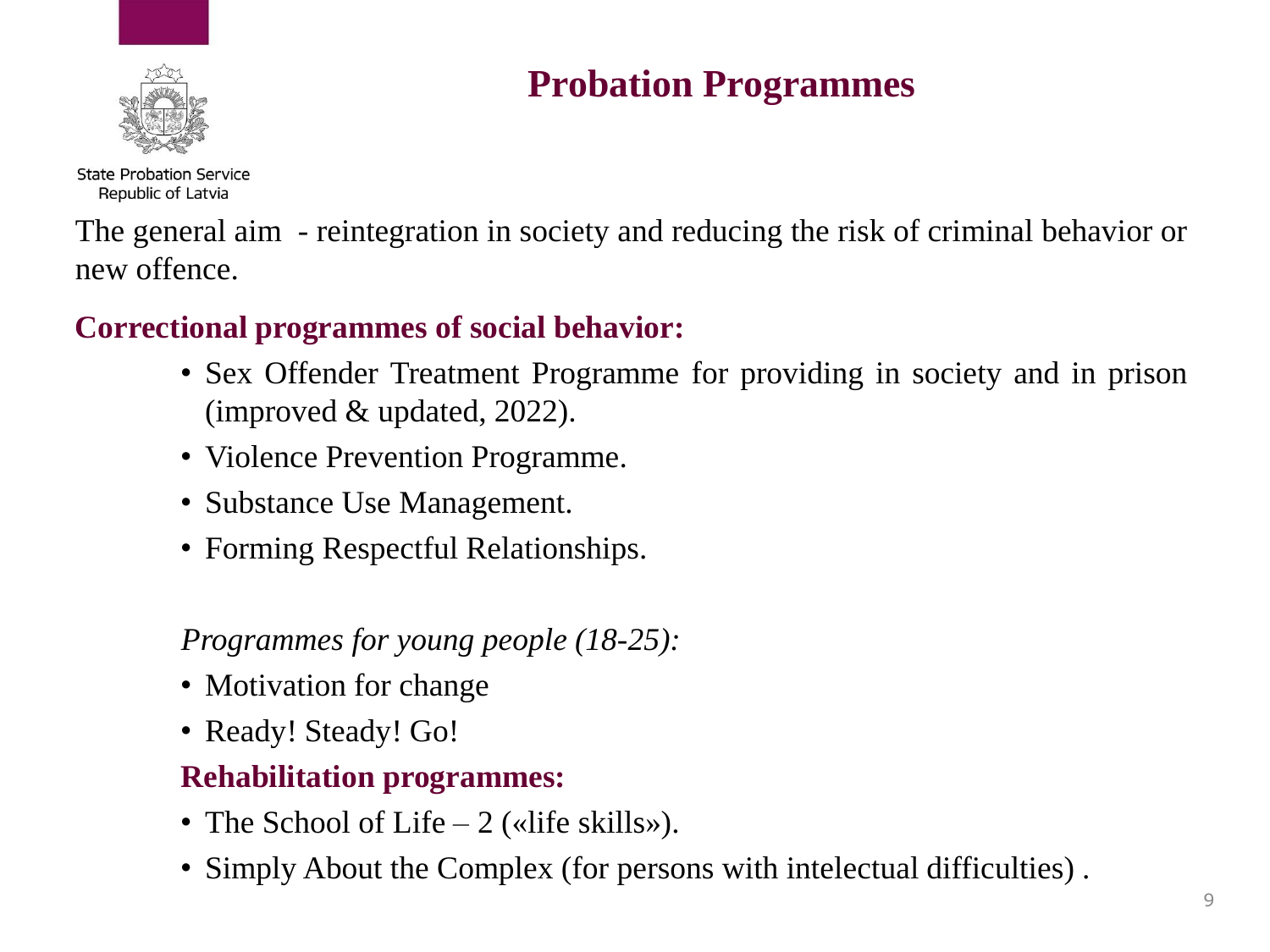

# **Social Rehabilitation Services**

State Probation Service co-finance the social rehabilitation services for supervision probation clients for 12 months (not more).

Social rehabilitation services providers are able to help/assistance with:

-The stay (accommodation and meals);

-Support for the learning and strenghtening work skills;

-Maintenance and development of social functioning skills;

-Psychosocial assistance and support;

-Consultations of specialists (social work, psychologist and others).

-Educational and informative measures with the aim to restore ability of social functioning, integration in labour market and society and spending useful leisure time.

In 2021 social rehabilitation services is co-finance for 18 probation clients.